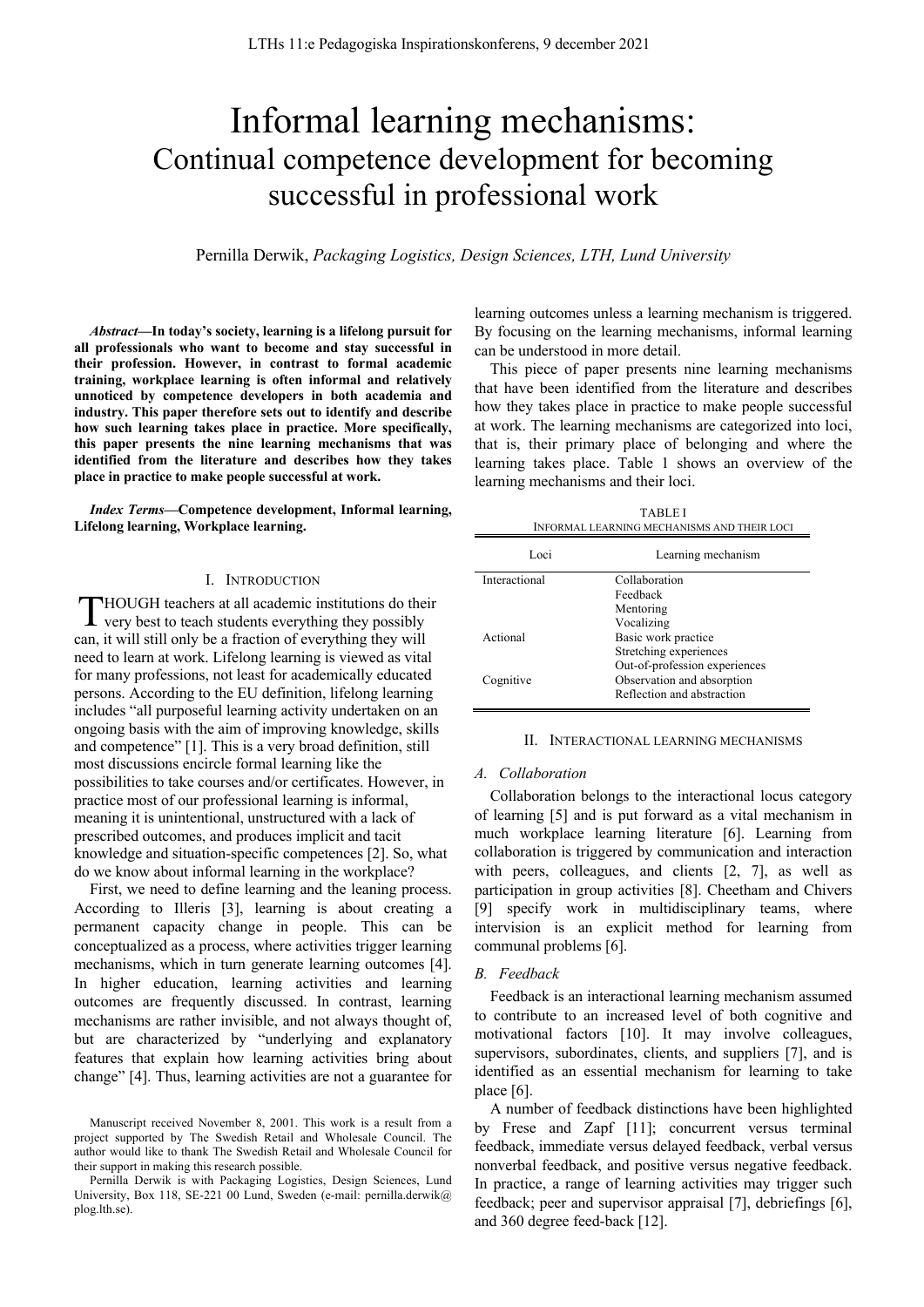#### *C. Mentoring*

Interaction with a mentor or coach may assist learning in that the mentor can help to see mistakes as a learning experience, think together on work-related problems and give tips on how to do the work [7]. The interaction may be structured and formally organized [13] or unstructured and lack an officially designated person [14]. Learning activities can furthermore consist of peer-mentoring groups to meet [15], sounding boards or interrogations of a more experienced person [9].

#### *D. Vocalizing*

Apart from being a way of sharing knowledge with others, vocalizing is a learning mechanism which require the person in question to combine current tacit and explicit knowledge with understanding about their respondent's situation and based on that develop ideas and constructs that are appropriate and meaningful to their respondent [16, 17]. One related learning activity is coaching others, where learning is embedded in the coaching of external interns, interims and voluntary employees [6, 14]. Other examples are teaching, production of quality manuals, and engagement in constructive debates where you need to justify or explain your actions [6, 9].

#### III. ACTIONAL LEARNING MECHANISMS

#### *A. Basic work practice*

Basic work practice is a central mechanism in many studies of learning and is about actually doing the job itself [2]. Repeated practice is found to be "positively associated with the accumulation of tacit and explicit knowledge" [18], and by experimenting with new ways of performing job tasks, a manager can learn from himself or herself [7, 19]. To be noted is that progression depends on the daily work content [8].

#### *B. Stretching experiences*

The learning mechanism stretching experiences derives from basic learning theories such a Bloom's [20] and Vygotsky's [21], where learners are challenged with increased levels of difficulty. By overcoming such challenges, new learning arises [22]. The tackling of challenging tasks is highlighted as a learning promotor also in workplace learning [2, 8, 13]. There is however a twofold aspect on these stretching activities as learning mechanisms. While challenging demands have a positive relationship with learning performance, demands associated with hindrance have a negative relationship with learning performance [23].

### *C. Out-of-profession experiences*

Learning from out-of-profession experiences is about applying what is learnt in one context into another context. This might be a challenge as it requires extension of common assimilative learning [24]. In workplace learning, Cheetham and Chivers [9] put forward job rotation or crosscultural working as beneficial learning activities to trigger learning from out-of-profession experiences, while Noe, Tews and Marand [19] suggest reading professional magazines and management books. In addition, Tynjälä [2] put forward formal education and extra-work content.

## IV. COGNITIVE LEARNING MECHANISMS

#### *A. Observation and absorption*

Observational learning consists of attentional, retentional, reproductive, and motivational processes [25], which are all equally important to make this mechanism work. Simply put, without ability to recognize and then remember the essential features of a role model's behavior, and then ability to reproduce such behavior, nothing will change. Nor will this new behavior be activated if it is not favorably received [25]. Eraut [8] highlights observation and absorption as a key aspect for workplace learning, and managers perceive it as the most valuable method of learning in a study by Coetzer [26]. Hoover, Giambatista and Belkin [27] argue that observation before direct experience enhance learning performance compared to direct experience alone, since observational learners do not face direct (task) demands and therefore may free up cognitive capacity and focus freely on what they want to learn. To support learning from observation and absorption, networking and shadowing are considered beneficial learning activities [9].

#### *B. Reflection and abstraction*

Reflection is a fundamental mechanism in traditional learning theories [17, 28], as well as in contemporary research on workplace learning [2, 7, 29]. In the latter case, it is defined as "the act of acquiring new or expending existing KSAO's through reflecting on specific work practices and methods" [7]. In addition, abstraction assists to generalize knowledge and further increase learning at work [2, 8].

Reflection and abstraction are often perceived as preceded by individual learning activities such as conscious/ unconcious individual assessments and self-analysis [30]. However, Cheetham and Chivers [9] also put forward collective reflections. They also highlight graphical representation, perspective switching exercises, and positive thinking as beneficial activities for learning from abstraction.

# V. CONCLUSIONS

Clearly, an academic exam is nothing but the start of a lifelong journey of learning. As most of our learning at work is informal, this paper pinpoints nine learning mechanisms derived from literature that make up the learning process of informal learning. By increasing the knowledge about how informal learning takes place, such learning may be enhanced by both individuals and organizations. For example, embracing or facilitating stretching experiences may support informal learning, as well as putting aside time for reflection and abstraction. Possibly, such insights may be planted already during academic training.